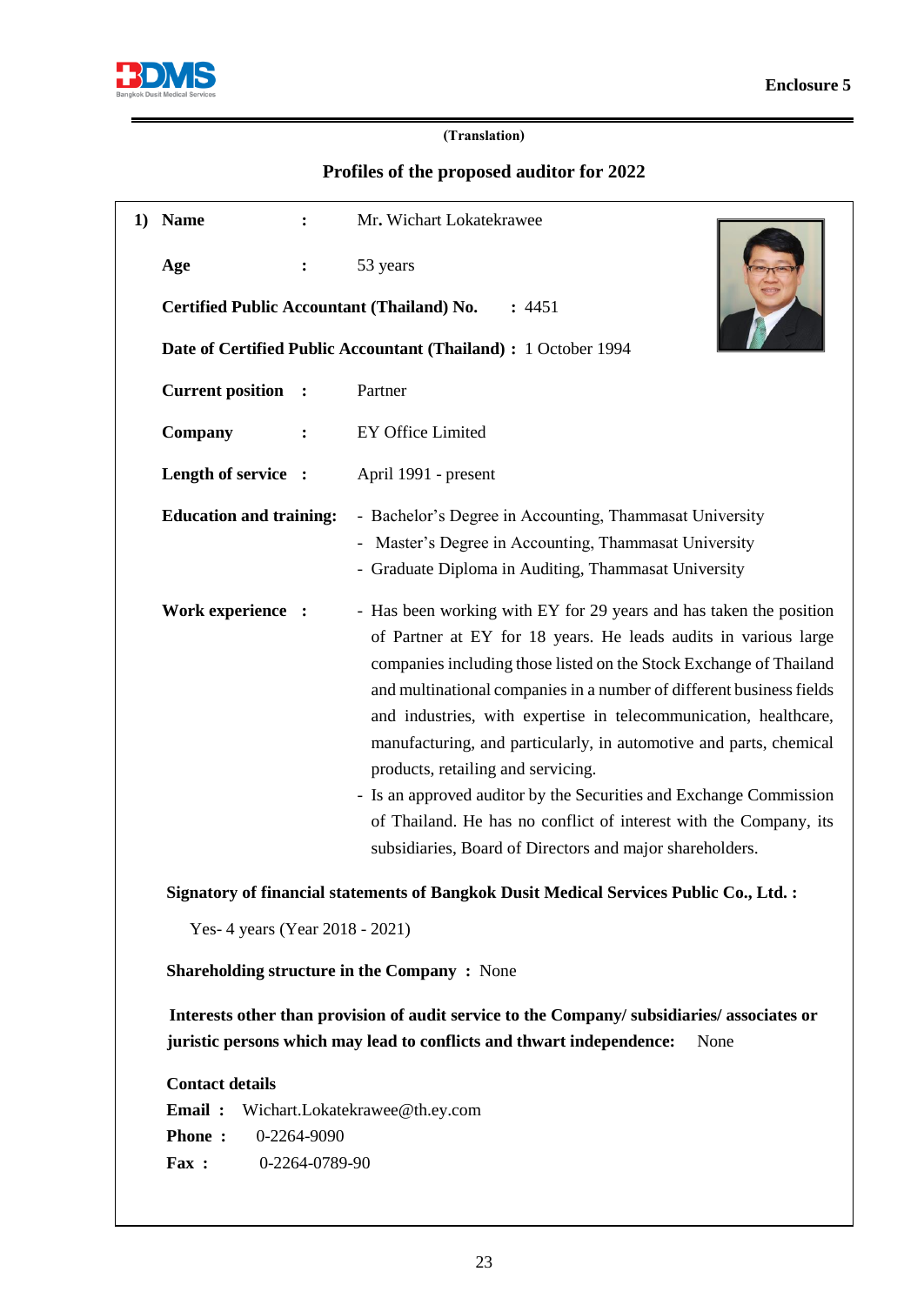

## **Enclosure 5**

| 2) | <b>Name</b>                                                                                                                                                                        | $\ddot{\cdot}$                                                |                | Ms. Kamontip Lertwitworatep                                                                                                                                                                                                                                                                                                                                                                                                                                                                                                                                                                                                                                                                                                                                                                       |  |  |  |
|----|------------------------------------------------------------------------------------------------------------------------------------------------------------------------------------|---------------------------------------------------------------|----------------|---------------------------------------------------------------------------------------------------------------------------------------------------------------------------------------------------------------------------------------------------------------------------------------------------------------------------------------------------------------------------------------------------------------------------------------------------------------------------------------------------------------------------------------------------------------------------------------------------------------------------------------------------------------------------------------------------------------------------------------------------------------------------------------------------|--|--|--|
|    | 53 years<br>Age<br>:                                                                                                                                                               |                                                               |                |                                                                                                                                                                                                                                                                                                                                                                                                                                                                                                                                                                                                                                                                                                                                                                                                   |  |  |  |
|    | <b>Certified Public Accountant (Thailand) No.</b><br>: 4377                                                                                                                        |                                                               |                |                                                                                                                                                                                                                                                                                                                                                                                                                                                                                                                                                                                                                                                                                                                                                                                                   |  |  |  |
|    |                                                                                                                                                                                    | Date of Certified Public Accountant (Thailand) : 1 April 1994 |                |                                                                                                                                                                                                                                                                                                                                                                                                                                                                                                                                                                                                                                                                                                                                                                                                   |  |  |  |
|    | <b>Current position :</b>                                                                                                                                                          |                                                               |                | Partner                                                                                                                                                                                                                                                                                                                                                                                                                                                                                                                                                                                                                                                                                                                                                                                           |  |  |  |
|    | Company                                                                                                                                                                            |                                                               | $\ddot{\cdot}$ | EY Office Limited                                                                                                                                                                                                                                                                                                                                                                                                                                                                                                                                                                                                                                                                                                                                                                                 |  |  |  |
|    | Length of service :                                                                                                                                                                |                                                               |                | December 1990 - present                                                                                                                                                                                                                                                                                                                                                                                                                                                                                                                                                                                                                                                                                                                                                                           |  |  |  |
|    |                                                                                                                                                                                    |                                                               |                | <b>Education and training:</b> - Bachelor's Degree in Accounting, Thammasat University<br>- Master's Degree in Accounting, Thammasat University<br>- Graduate Diploma in Auditing, Thammasat University                                                                                                                                                                                                                                                                                                                                                                                                                                                                                                                                                                                           |  |  |  |
|    | Work experience :                                                                                                                                                                  |                                                               |                | - Has been working with EY for 29 years. She had experience working<br>at EY - San Jose for 18 months and has taken the position of Partner<br>at EY for 18 years. She leads audits in various large companies<br>including those listed on the Stock Exchange of Thailand and<br>multinational companies in a number of different business fields and<br>industries, with expertise in manufacturing (particularly in electronic<br>components, chemical products, automotive and parts and consumer<br>products), distribution, construction, real estate, healthcare and<br>servicing.<br>- Is an approved auditor by the Securities and Exchange Commission of<br>Thailand. She has no conflict of interest with the Company, its<br>subsidiaries, Board of Directors and major shareholders. |  |  |  |
|    | Signatory of financial statements of Bangkok Dusit Medical Services Public Co., Ltd. :<br>-Yes- 2 years (Year 2016 and 2017)<br><b>Shareholding structure in the Company: None</b> |                                                               |                |                                                                                                                                                                                                                                                                                                                                                                                                                                                                                                                                                                                                                                                                                                                                                                                                   |  |  |  |
|    |                                                                                                                                                                                    |                                                               |                |                                                                                                                                                                                                                                                                                                                                                                                                                                                                                                                                                                                                                                                                                                                                                                                                   |  |  |  |
|    |                                                                                                                                                                                    |                                                               |                |                                                                                                                                                                                                                                                                                                                                                                                                                                                                                                                                                                                                                                                                                                                                                                                                   |  |  |  |
|    | Interests other than provision of audit service to the Company/subsidiaries/associates or<br>juristic persons which may lead to conflicts and thwart independence:<br>None         |                                                               |                |                                                                                                                                                                                                                                                                                                                                                                                                                                                                                                                                                                                                                                                                                                                                                                                                   |  |  |  |
|    | <b>Contact details</b>                                                                                                                                                             |                                                               |                |                                                                                                                                                                                                                                                                                                                                                                                                                                                                                                                                                                                                                                                                                                                                                                                                   |  |  |  |
|    | Email:<br>Kamontip.Lertwitworatep@th.ey.com                                                                                                                                        |                                                               |                |                                                                                                                                                                                                                                                                                                                                                                                                                                                                                                                                                                                                                                                                                                                                                                                                   |  |  |  |
|    | <b>Phone:</b><br>0-2264-9090                                                                                                                                                       |                                                               |                |                                                                                                                                                                                                                                                                                                                                                                                                                                                                                                                                                                                                                                                                                                                                                                                                   |  |  |  |
|    | Fax:<br>0-2264-0789-90                                                                                                                                                             |                                                               |                |                                                                                                                                                                                                                                                                                                                                                                                                                                                                                                                                                                                                                                                                                                                                                                                                   |  |  |  |